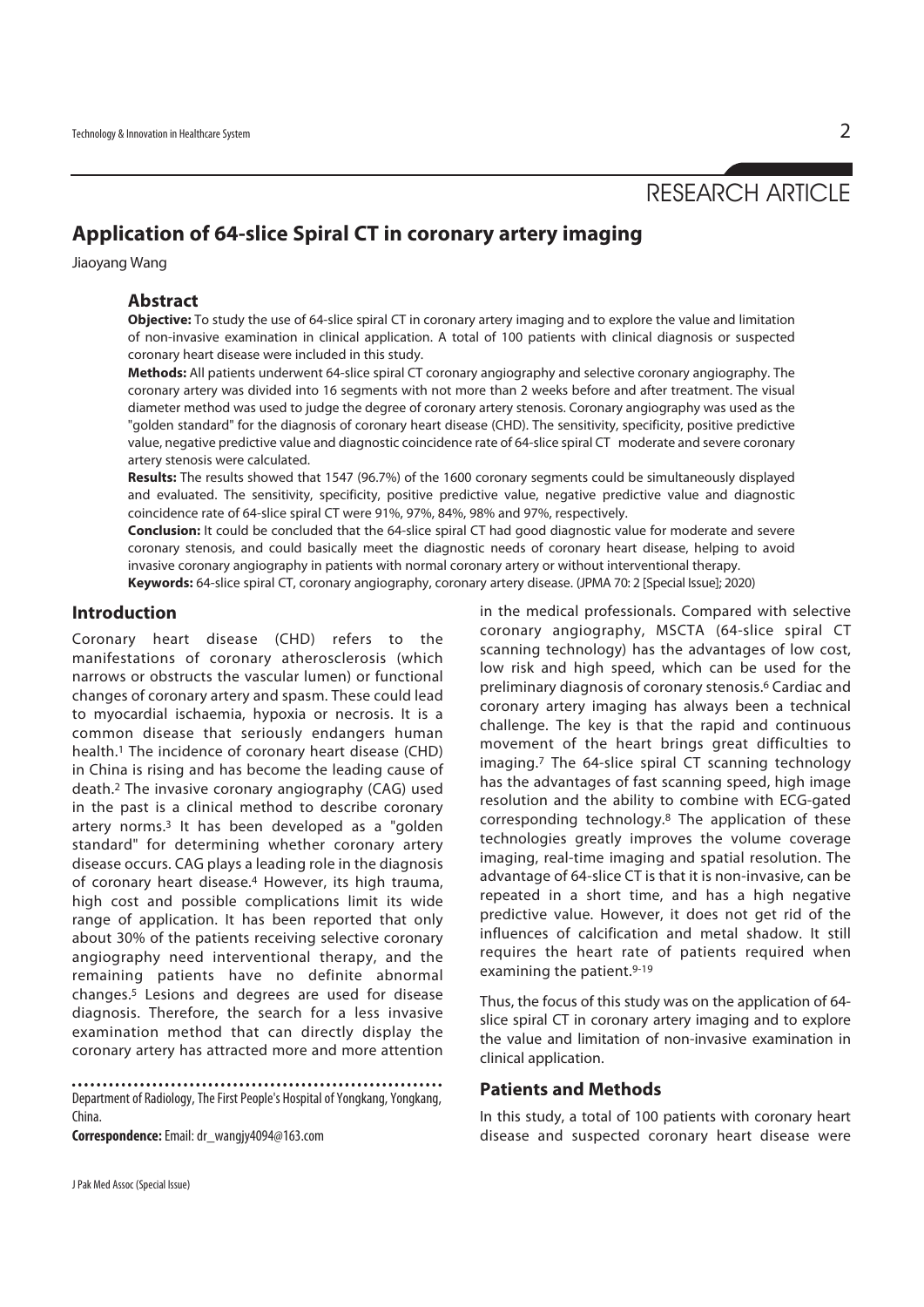collected from the department of cardiology of The First People's Hospital of Yongkang from May 2017 to August 2019. According to the calculation equation of sample size, N is the sample size, Z is the statistic,  $Z = 1.96$  when the confidence is 95%,  $Z = 1.64$  when the confidence is 90%; E is the error value; P is the probability value. In this study,  $Z = 1.67$ ,  $E = 5\%$ ,  $P = 10\%$ , so the sample size is 100. All patients underwent 64-slice spiral CT coronary angiography and selective coronary angiography by catheterization. The time before and after coronary angiography was less than 2 weeks. Both were operated and interpreted by consultation with two senior radiologists without knowledge of CAG (coronary angiography) results. All patients or their families signed informed consent, and this study was approved by the Ethics Committee of The First People's Hospital of Yongkang.

**Inclusion criteria:** All the participants with no history of severe allergic reaction to iodine contrast media, no thyroid disease, no acute heart failure, no severe arrhythmias, no severe renal insufficiency, no severe premature contraction, and no moderate to severe atrioventricular block and all patients who could hold their breath for 20 seconds were included. The basic rhythm was sinus rhythm and arrhythmia. The informed consent for participating in the clinical study was signed prior to the scan, and the clinical value of the study was explained to get the cooperation of the patients.

**Exclusion criteria:** Women of childbearing age, and patients with history of iodine allergy, with serum creatinine > 130umol/L, and fasting blood sugar > 13mmol/L were excluded. Patients with severe cardiopulmonary insufficiency after pacemaker placement or artificial valve replacement, and those with severe left ventricular dysfunction, atrial flutter and atrial fibrillation were also excluded.

Before scanning, the basic information of the patients, such as gender, age, height, weight, current medical history and related medical history, was recorded in detail. The informed consent of the clinical study was signed by the patients. The tension of the patients was eliminated, and they were informed of the adverse reactions such as bitterness of mouth and fever after the injection of the contrast agent during the examination process, so as to avoid the exercise artifacts caused by tension of the patients. Heart rate was measured before scanning. Patients with heart rate > 70 minute received Betaloc 12.5-25mg sublingual administration 30-60 minutes before coronary spiral CT, and rested quietly for half an hour. Their heart rate was controlled at 58±12 at min-1 (50-70 min-1) during the 64-slice spiral CT scanning. The patients were repeatedly trained to hold their breath to ensure that the chest and abdomen remained stationary during the scanning exposure image acquisition.

Light speed VCT 64-slice spiral CT (GE USA) was used for scanning. The 64-slice spiral CT detectors had 64 rows, each row was 0.625mm, and one acquisition completed 40mm range acquisition. Scanning type: Cardiac Helical, 32ms; Layer thickness was 0.625mm. Scanning layer interval was 1.25mm with 120kV, 500mA, matrix 512 \*512, scanning delay time 25±2s (23-27s). Before the examination, it was necessary to explain and talk with the patients to relax them. At the same time, breath-holding training was carried out to ensure that the patients' chest and abdomen were still during the exposure period. The patients were in the supine position, and the electrodes were placed correctly to confirm that the ECG signal had been received. Scanning was carried out when holding your breath after deep inhalation.

Firstly, a prospective ECG-gated sequence was used to perform coronary artery plain scan, covering the whole heart from the bottom of the heart (marked by tracheal eminence) to the subdiaphragm. Coronary artery calcification and soft plaque were observed, and the exact location of coronary artery enhancement scan was made. Then, 65-80 mL of iohexol injection (350 mgI/mL), a nonionic contrast agent, was injected into the right distal forearm vein or elbow vein through a two-barrel highpressure syringe at a flow rate of 3.5-5.0mL/s. The subjects were asked to hold their breath once after normal inhalation. The cross-sectional images of the coronary artery enhancement scanning were previewed. The left anterior descending branch, the middle and distal segments of the right coronary artery were selected. A 10%-100% cross-sectional image of the cardiac cycle was previewed at 5% Preview series function intervals. The CT images of each coronary artery in each phase window were observed. The left and right coronary arteries were compared and selected to show the clearest. The reconstructed images with the best image quality and the smallest motion artifacts were screened out. The R-R interval of the image was used to reconstruct the 0.75mm thin-layer image, and the thickness of the reconstructed layer was 5-10mm. The imaging methods and principles were the same as those of CT angiography. Volume rendering VR, maximum intensity projection MIP, sliding thin-slab STS-MIP, multiplanar reformation MPR, shaded surface display SSD and CT virtual endoscope CTVE were mainly used. Vertical sections were made for the limited stenosis segment of the blood management department. The normal lumen area of the stenosis segment as well as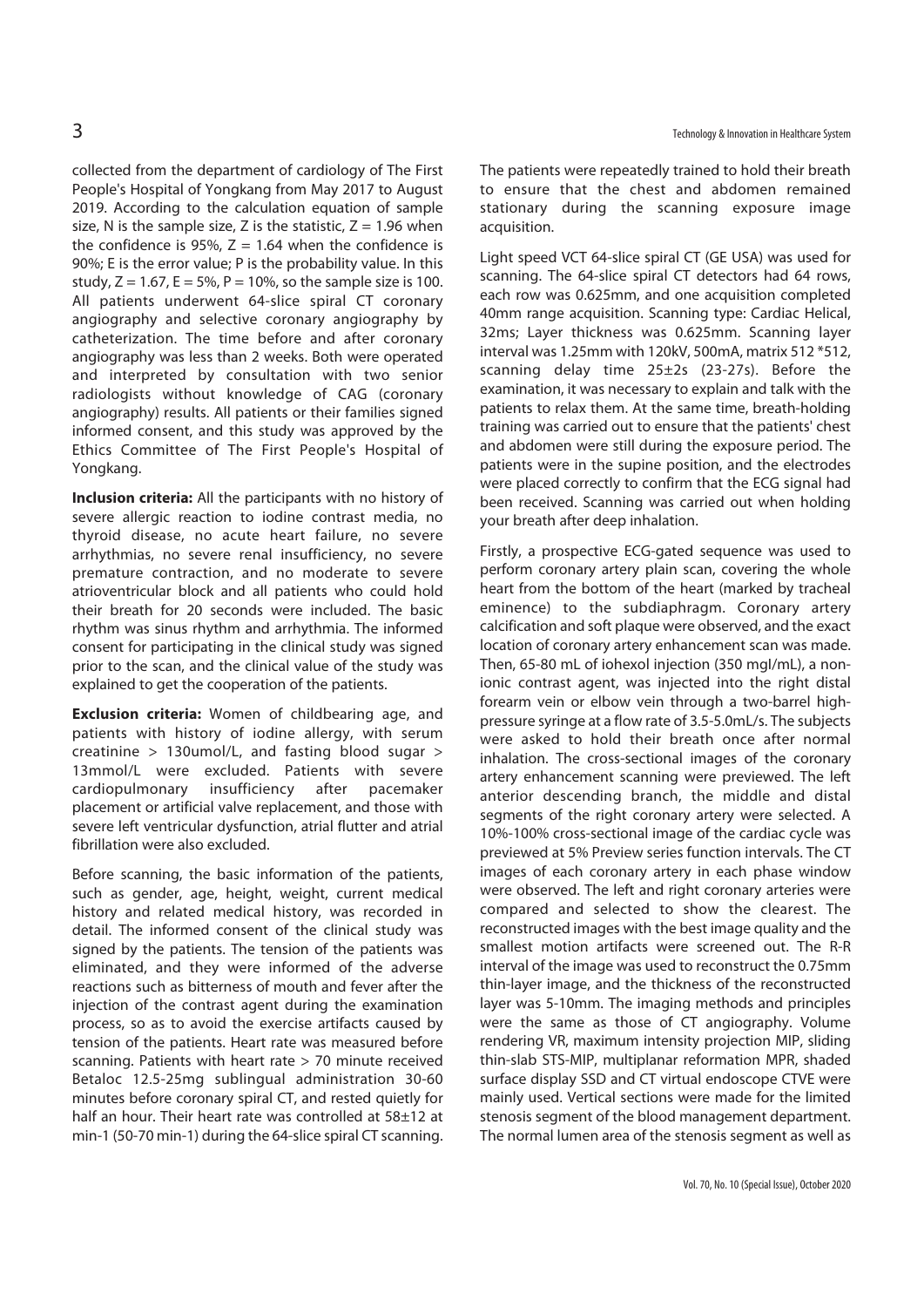its proximal and distal end were measured. The following formulas were used to calculate the degree of stenosis:  $[(\varphi$ normal proximal part of phi +  $\varphi$  normal distal part of phi)/2  $\varphi$  stenosis]/[( $\varphi$  normal proximal part of phi +  $\varphi$ normal distal part of phi)/2]. For a wide range of lumen stenosis, it was necessary to combine surface reconstruction image with comprehensive evaluation. Finally, the positional relationship between coronary artery stenosis and the heart was observed from different angles by VRT image reconstruction. CAG was performed with Siemens AXIOM Artis angiograph and digital imaging system (AXIOM Artis; Siemens Medical Systems, Erlangen, Germany) and Judkins coronary angiography. A 6F multifunctional coronary angiographic catheter was inserted routinely through radial artery puncture, followed by left and right coronary angiography. The contrast agent was iohexol injection (350mgI/mL), and the dose injection rate was 4-8mL/time. Five standard projection positions of the left coronary artery were taken: posterior anterior + head position, left anterior oblique + foot position, right anterior oblique + foot position, right anterior oblique + head position, and left anterior oblique + head position. Two standard projection positions were taken for the right coronary artery: left anterior oblique position, and posterior anterior  $+$  head position. If necessary, the projection position should be increased according to the specific situation.

The degree of coronary artery stenosis was classified into four grades according to the reduction of lumen area. Class I lesions: lumen area reduced by 1%-25%; Class II lesions: lumen area reduced by 26%-50%; Class III lesions: lumen area reduced by 51%-75%; Class IV lesions: lumen area reduced by 76%-100%. The stenosis degree of one or more main coronary arteries (left main coronary artery, anterior descending coronary artery, circumflex coronary artery, right coronary artery) were reduced to grade III, and would be diagnosed as coronary heart disease.

According to the American Heart Association (AHA) score, all coronary arteries were divided into 16 segments. The coronary arteries were divided into 5 grades and scored based on the image quality. The score of grades 1-5 was 5-1. 5 points: There was no artifacts. The trunk and branches were clearly displayed. 4 points: A certain segment of the main blood vessel was a little blurred. 3 points: Half or more of the main vessels were blurred, but continuous. 2 points: All the main vessels and branches were blurred. 1 point: Blood vessels were indistinguishable. Only segments with image quality grading of 1-2 were included in the study. Then, the stenosis of coronary artery and the degree of stenosis

were further evaluated. In addition, when reading the film, a comprehensive evaluation was made based on the cross-sectional images and reconstructed images such as MPR, CPR, VR and MIP. At least two planes showed coronary artery stenosis, the existence of stenosis was confirmed.

SCA images were reviewed by two veteran cardiologists to evaluate the inner diameter (>2 mm) of coronary artery vessels. When selective CAG was used to display coronary artery stenosis or 64-slice spiral CT was used to display coronary artery stenosis, the visual diameter method was commonly used. The relative normal diameter of the proximal end of the stenosis was taken as the reference value to quantitatively evaluate the degree of stenosis.

**Specific calculation formula:** the degree of stenosis of the lumen = the diameter of the normal blood vessel near the heart of the stenosis site — the diameter of the stenosis site / the diameter of the normal blood vessel near the heart of the stenosis \* 100%. The percentage of diameter stenosis >50% was diagnosed as coronary heart disease.

SPSS 16.0 statistical software was used to analyze the data. The sensitivity, specificity, positive predictive value, negative predictive value and diagnostic coincidence rate of CT coronary angiography showing moderate and severe coronary stenosis (> 50%) were calculated using routine coronary angiography as the "gold standard". Normality test and homogeneity test of variance for each group of data showed that the data accorded with normal distribution and homogeneity of variance. Stepwise multiple regression analysis was employed to explore gender, age and body mass index.

#### **Results**

#### **Case characteristics**

In this study, 100 patients were collected, including 75 (75%) males and 25 (25%) females, as shown in Figure-1. The age ranged from 46 to 68. There were 45 (45%) patients with a history of smoking, of which 22 (22%) had hyperlipidaemia, 71 (71%) had hypertension, 29 (29%) had familial cardiovascular disease, 23 (23%) had diabetes, 3 (3%) had myocardial infarction, 64 (64%) had typical angina pectoris, 19% (19%) had the history of atypical chest pain, 13% (13%) had asymptomatic myocardial ischaemia, 4% (4%) had stent surgery and 5% (5%) had bypass surgery.

#### **Coronary artery display**

According to the American Heart Association (AHA)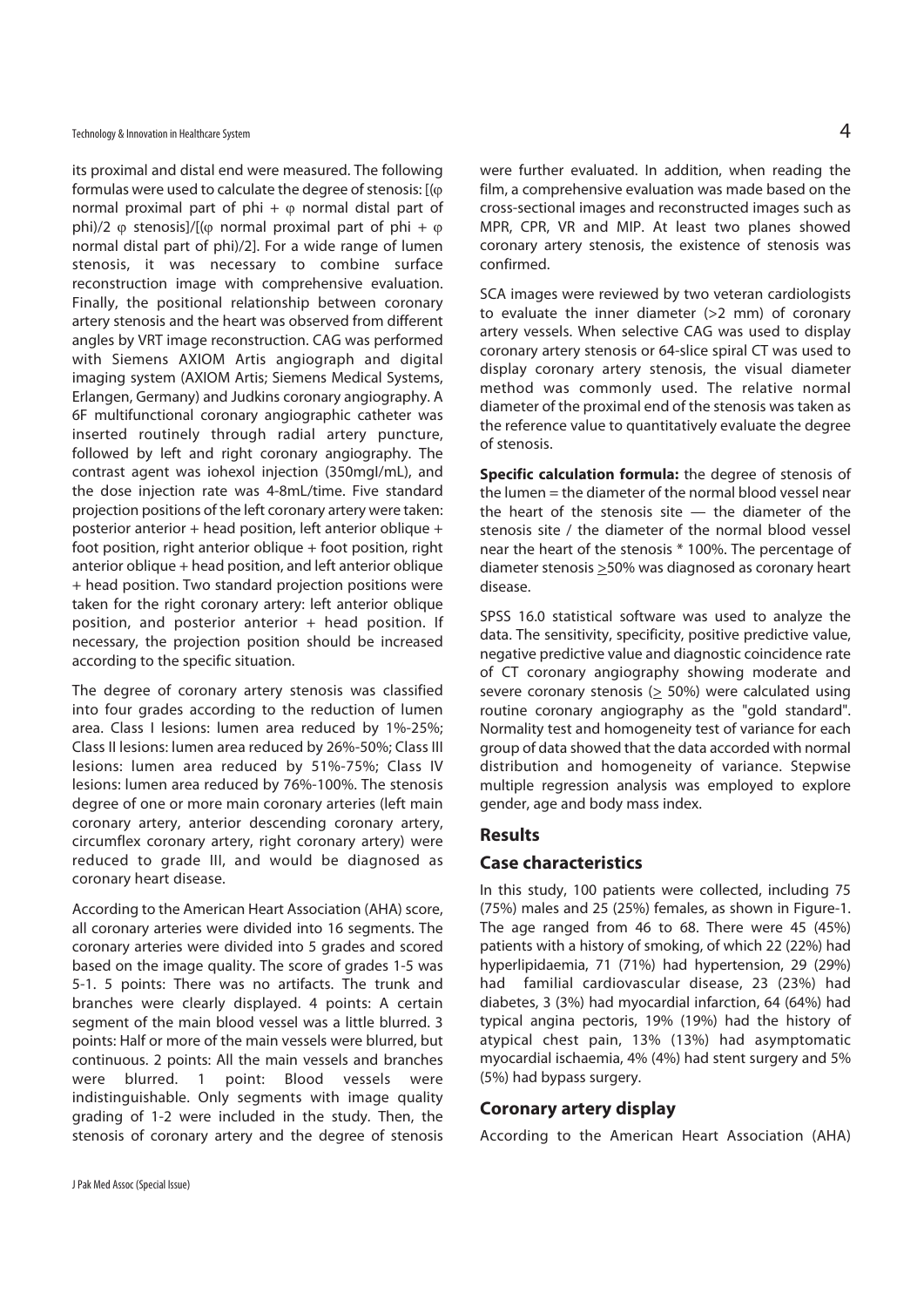

**Figure-1:** The proportion of male and female patients.

scoring method, all coronary arteries were divided into 16 segments, as shown in Figure-2. A total of 1547 (96.7%) of the 1600 segments could be displayed and evaluated simultaneously on CAG and MSCT. The main factors affecting the 64-slice spiral CT assessment were motion artifacts and coronary artery calcification. The total



**Figure-2:** American Heart Association (AHA) coronary segmentation 1. Proximal segment of right coronary artery 2. Middle segment of right coronary artery 3. Distal right coronary 4. Posterior descending right coronary 5. Left main trunk 6. Proximal segment 7. Middle segment 8. Distal segment of anterior descending branch 9. The proximal segment of the first diagonal branch 10. The second diagonal branch 11. The left circumflex branch 12. First blunt marginal branch 13. Distal left circumflex branch 14. Second blunt marginal branch 15. Distal left circumflex branch 16. Posterolateral right coronary branch.

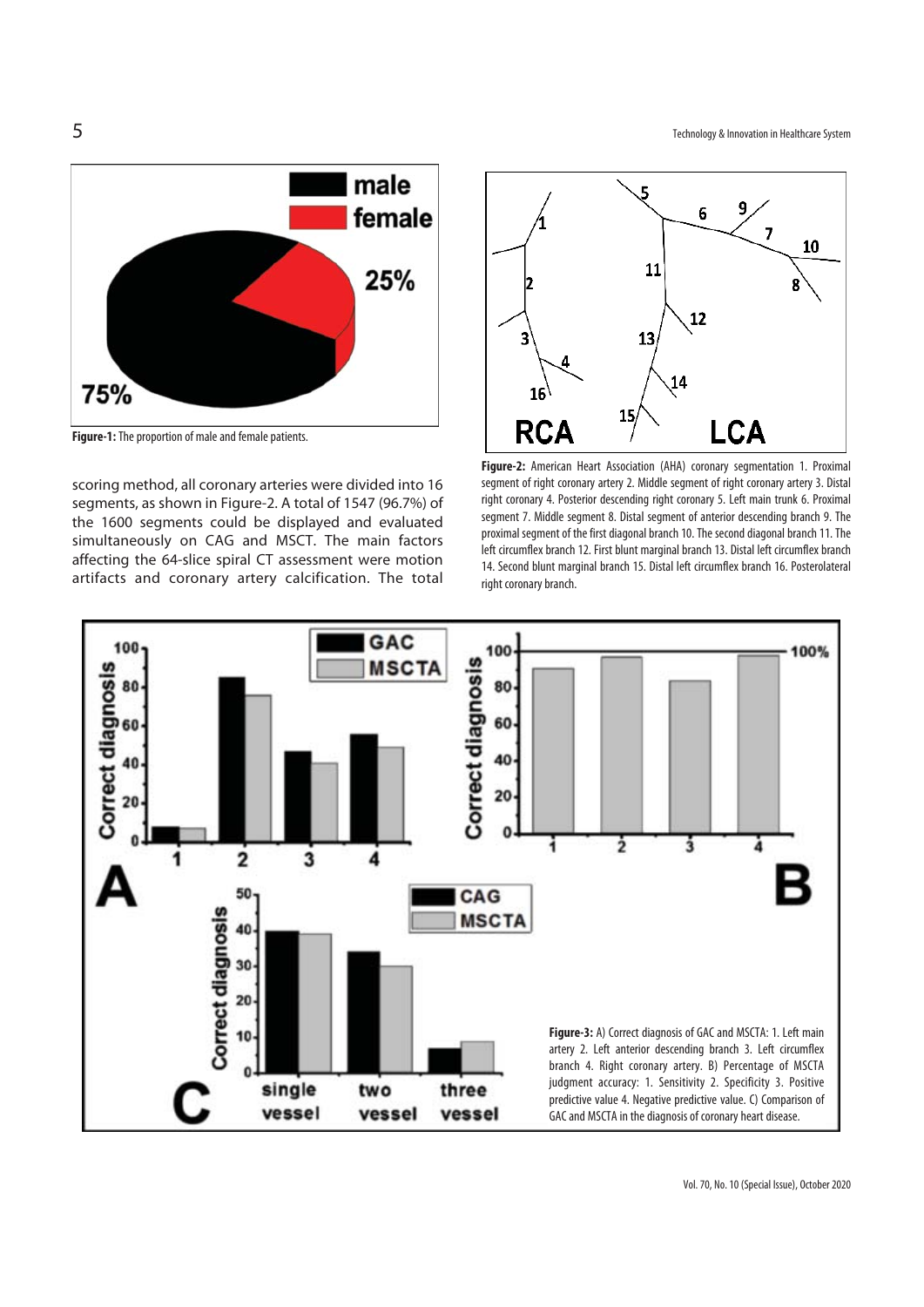number of assessable segments of proximal coronary artery 1, 2, 5, 6, 7, 11 and 13 was 670, accounting for 99% of the assessable segments and 877 segments of distal coronary artery, accounting for 95% of the assessable segments. On the three-dimensional reconstruction images reconstructed by the best phase window of 64 slice spiral CT, the display length of left main coronary artery was 13-35mm, the display length of left anterior descending branch was 90-188mm, the display length of left circumflex branch was 73-119mm and that of right coronary artery was 65-196mm.

# **Coronary artery stenosis and coronary heart disease**

In coronary angiography, 173 segments were correctly diagnosed with 64-slice spiral CT, 7 segments of left aorta, 76 segments of left anterior descending artery, 41 segments of left circumflex artery and 49 segments of right coronary artery. The 22 segments were underestimated as mild stenosis, with 1 segment of left main artery, 8 segments of left anterior descending artery, 6 segments of left circumflex artery and 7 segments of right coronary artery. The diagnosis was compared with Figure-3A. Overall, 64-slice spiral CT showed that the sensitivity, specificity, positive predictive value, negative predictive value and diagnostic coincidence rate of moderate and severe coronary artery stenosis were 91%, 97%, 84%, 98% and 97%, respectively. The diagnostic accuracy of left main artery, anterior descending artery, circumflex artery and right coronary artery was similar, while the sensitivity and positive predictive value of the distal vessels were decreased, as shown in Figure-3B. The CAG found 81 (81%) patients with coronary heart disease (40 cases with single vessel disease, 34 cases with two vessel disease and 7 cases with three vessel disease). The MSCTA diagnosed 78 (78%) patients with coronary heart disease (39 cases with single vessel disease, 30 cases with two vessel disease and 9 cases with three vessel disease), as illustrated in Figure-3C.

### **Discussion**

Coronary heart disease is one of the common and frequently occurring diseases that seriously affect human health. More than half of coronary events occur in asymptomatic population.19 Therefore, early diagnosis of coronary heart disease is of great significance. Coronary artery is the only source of blood supply to the heart. The occurrence of coronary heart disease is closely related to the anatomy of coronary artery. Accurate reflection of coronary artery condition through imaging examination is the prerequisite for effective early diagnosis and safe treatment of coronary heart disease. Selective coronary angiography is the "gold standard" for the diagnosis of coronary heart disease. It is of great significance to determine the presence, location and severity of coronary artery disease, but it has a high cost and a certain injury rate and death rate.20 Because of this clinical application is limited, it is not suitable as a screening method for coronary heart disease. Coronary angiography was an invasive procedure with potentially serious complications such as arrhythmia, myocardial infarction, coronary artery perforation, etc. In addition, coronary angiography had some limitations as it could only show the internal condition of coronary lumen, and the information provided by coronary atheromatous plaque was not enough.21

With the development of minimally invasive diagnostic technology, 64 slice spiral CT has been gradually applied. For example, 64 slice spiral CT is superior to conventional ultrasound in the diagnosis of HCC and focal nodular hyperplasia, especially in the diagnosis of small lesions less than 1 cm in diameter.22 64 slice spiral CT was also used to image the cross-sectional area of pulmonary small vessels.23 64 slice spiral CT scan has been used to analyse and calculate perfusion parameters, to image the crosssectional area of pulmonary small vessels, to diagnose ovarian tumours, to evaluate the relationship between sub pulmonary nodules (SSNs) and peripheral blood vessels, bronchi inflation, and to associate its imaging characteristics with benign and malignant pathological diagnosis.24,25

At present, 64 slice spiral CT coronary artery imaging has become the most important imaging method of coronary heart disease screening.26 With the further improvement of spatial and temporal resolution, the role of 64 slice spiral CT in clinical cardiology has been redefined. The 64 slice spiral CT had a multi detector system that allowed the thickness of the slice to be selected. In the process of rescanning, it could acquire image data of more than four layers at the same time. It could significantly reduce the volume scanning time with a high spatial resolution and time resolution. Moreover, it was a better non-invasive examination method for coronary artery imaging.27 The 64-slice spiral CT could show the main trunk, 2-3 branches of the coronary artery, as well as the patency of the lumen. The sensitivity of calcification in different degree of coronary artery was higher. Small non calcified plaques could be found, and the location, shape and length of plaques, and the relationship between plaques and coronary branches could be determined, which can serve as an important theoretical basis for the development of follow-up treatment plans.

In this study, a total of 100 patients with clinical diagnosis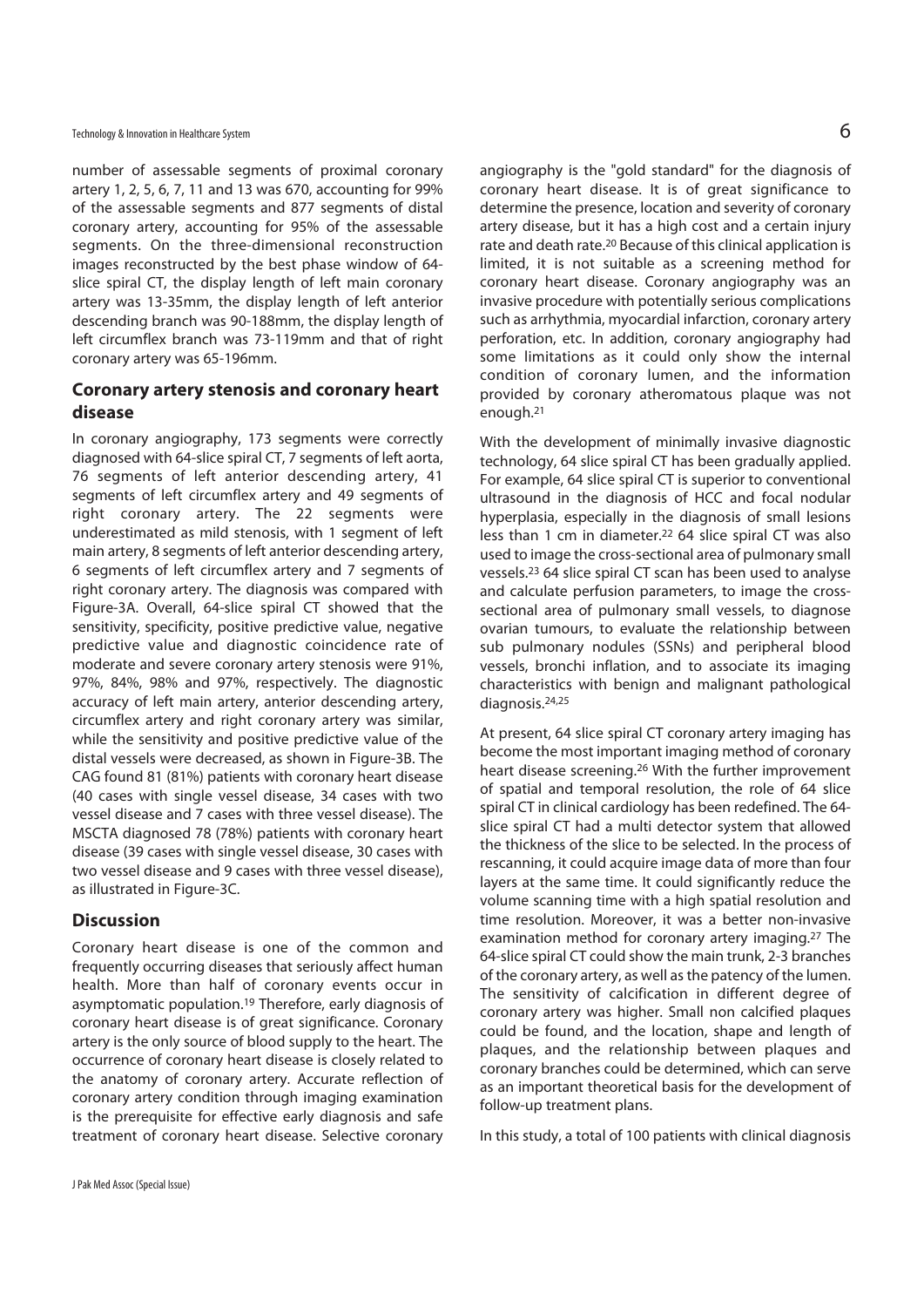or suspected coronary heart disease were examined by 64 slice spiral CT coronary angiography and selective coronary angiography. The sensitivity, specificity, positive predictive value, negative predictive value and diagnostic coincidence rate of 64-slice spiral CT in detecting moderate or severe coronary artery stenosis was calculated. The results showed that the sensitivity, specificity, positive predictive value, negative predictive value and diagnostic accuracy of 64-slice spiral CT were 91%, 97%, 84%, 98% and 97%, respectively. Similarly, other research teams also carried out 64 slice spiral CT enhanced scanning to evaluate the sensitivity and accuracy of the diagnosis of small hepatocellular carcinoma, and achieved good results.28 Therefore, 64 slice spiral CT had a good diagnostic value for moderate and severe coronary artery stenosis, which could basically meet the diagnostic needs of coronary heart disease, and could be used as a primary screening method for high-risk population of coronary heart disease. With more advanced CT machines, such as 256-slice spiral CT, being put into clinical research, the data collection of coronary arteries is no longer dependent on heart rate control, which simplifies the examination process. In future research, a more in-depth exploration on diagnosis of coronary heart disease will be made to replace the current selective coronary angiography.

The 64-slice spiral CT had excellent diagnostic value for moderate and severe coronary stenosis in coronary artery imaging. It could basically meet the diagnostic needs of coronary heart disease, and could be used as a screening method for high-risk population of coronary heart disease.29,30 Besides that, it could detect blood vessels of different thicknesses from different angles and levels.31 It could also effectively detect the changes of haemorrhagic vessel diameter stenosis. At the same time, it could accurately evaluate the cardiac performance and pathological condition of blood vessel wall. In addition, it had a high negative predictive value and specificity for moderate and severe coronary stenosis, helping to avoid normal or no need of interventional therapy for coronary artery diseases. The Invasive CAG could basically meet the requirements of screening interventional therapy for patients with coronary heart disease.

#### **Conclusion**

The 64-slice spiral CT showed the main, 2-3 branches of coronary artery and the patency of the lumen. It had a good diagnostic value for moderate and severe coronary stenosis, and could basically meet the diagnosis needs of coronary heart disease. It could also be used as a primary screening method for high-risk population of coronary heart disease.

**Disclaimer:** I hereby declare that this research paper is my own and autonomous work. All sources and aids used have been indicated as such. All texts either quoted directly or paraphrased have been indicated by in-text citations. Full bibliographic details are given in the reference list which also contains internet sources. This work has not been submitted to any other journal for consideration.

#### **Conflict of Interest:** None.

**Source of Funding:** This work was supported by contributing authors funded by the University's internal research grant.

#### **References**

- 1. Gao BF, Shen ZC, Bian WS, Wu SX, Kang ZX, Gao Y. Correlation of hypertension and F2RL3 gene methylation with Prognosis of coronary heart disease. J Biol Regul Homeost Agents 2018;32:1539-44.
- 2. Rao A, Pimpalwar Y, Yadu N, Yadav RK. A study of coronary artery variants and anomalies observed at a tertiary care armed forces hospital using 64-slice MDCT. Indian Heart J 2017;69:81?86. doi:10.1016/j.ihj.2016.05.018
- 3. Yan QH, Xu DG, Shen YF, Yuan DL, Bao JH, Li HB, et al. Observation of the effect of targeted therapy of 64-slice spiral CT combined with cryoablation for liver cancer. World J Gastroenterol 2017;23:4080-9. doi: 10.3748/wjg.v23.i22.4080.
- 4. Zhu H, Liu G, Zhong D, Zhang T, Lang J, Yao J. Diagenetic controls on reservoir quality of tight sandstone: A case study of the Upper Triassic Yanchang formation Chang 7 sandstones, Ordos Basin, China. Earth Sci Res J 2018;22:129-38. DOI: 10.15446/esrj.v22n2.72251
- 5. Tabassum N, Rafique U, Ashraf MA. Novel Method for Doping of Vanadium into Zeolites Synthesized from Industrial Refused Materials and Application for Environmental Remediation. Ekoloji 2018;27:1519-32.
- 6. Shareef M, Akhtar MS. Neem (Azadirachtaindica) And Its Potential For Safeguarding Health, Prevention And Treatment Of Diseases. Matrix Sci Medica 2018;2:4-8. DOI: 10.26480/msm.01.2018.04.08
- 7. D'Souza UJ, Rahaman MS. Stress, psychological, somatic, isolation, restraint. Rodent. Matrix Sci Pharma 2018;2:3-5.
- 8. Mohammed GAET. Productivity of pure stands and intercropped Forage sorghum and hyacinth bean. Malays J Sustain Agric  $2018:2:5-6$
- 9. Khan MMH. Occurrence, distribution, host preference and damage severity of red pumpkin beetle-a review. Malays J Halal Res 2018;1:3-9.
- 10. Li Y, Yang P, Wang H. Collecting coal fired power environmental tax to promote wind power development and environmental improvement. Acta Sci Malays 2018;2:5-8.
- 11. Nazihah I, Zaini MS, Amri CNAC, Tajuddin NM. Diversity and distribution of fern species in selected trail in Kuantan Pahang. Sci Herit J 2018;2:4-9.
- 12. Leizou KE, Ashraf MA, Chowdhury AJK, Rashid H. Adsorption Studies Of Pb2+ And Mn2+ Ions On Low-Cost Adsorbent: Unripe Plantain (Musa Paradisiaca) Peel Biomass. Acta Chem Malay 2018;2:11-5.
- 13. Sharifian K. An Investigation on the performance of coatings under corrosion-erosion conditions: the mechanisms of erosion, microstructures, and adhesion. Acta Chem Malay 2018;2:16-9.
- 14. Zhijuan L, Tuanxin X, Xiao L, Xingfu L, Zhenping C. Manifestations of papillary thyroid microcarcinoma on 64-slice spiral CT scan. J Pract Radiol Oncol. 2017; 32:435-9.